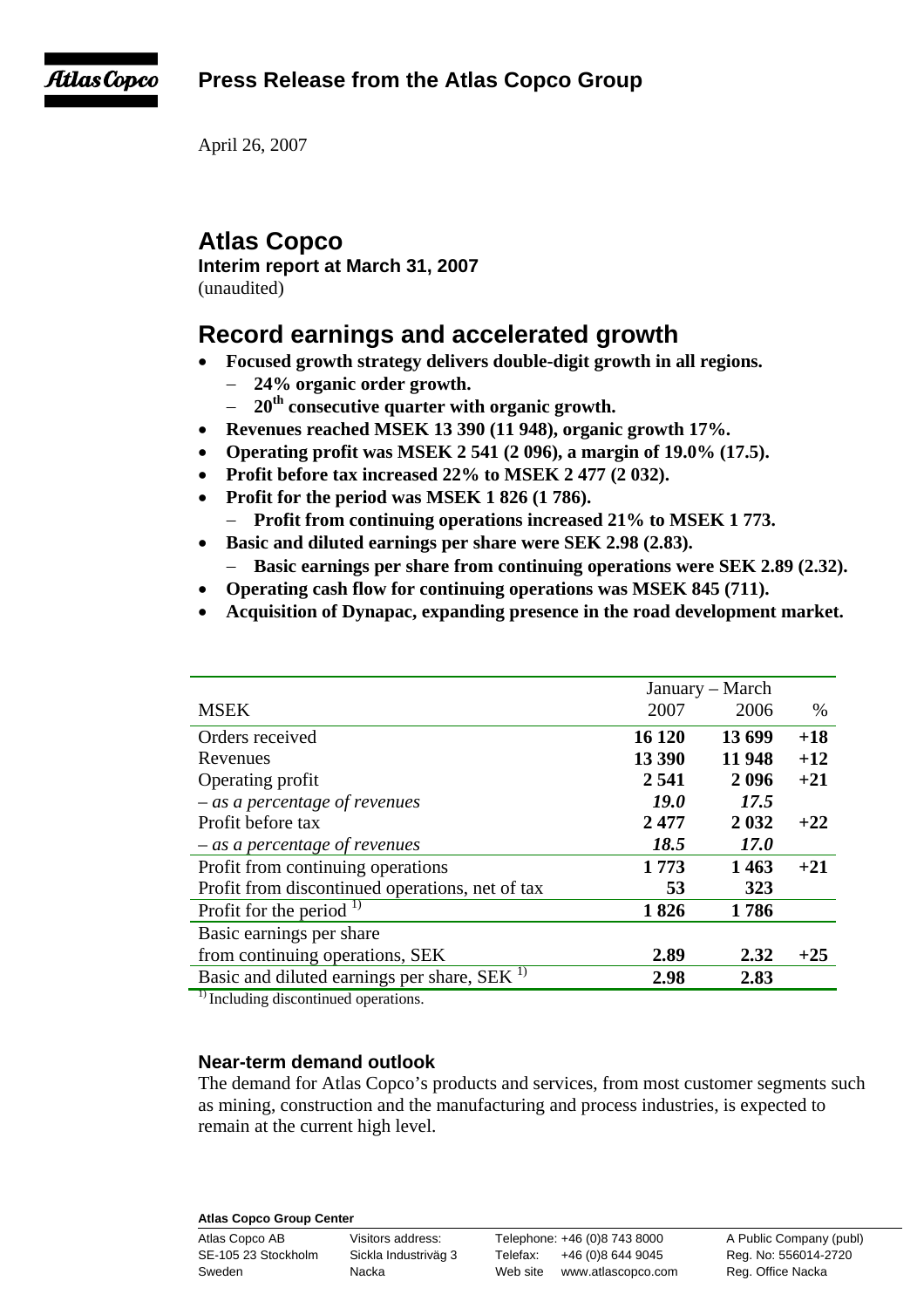#### **Review of the first quarter Market development**

The demand for the Group's products and services in **North America** continued to grow in most product and customer segments. Investment activity within the manufacturing and process industries remained favorable and demand for industrial equipment and its related aftermarket products increased. In the motor vehicle industry, however, the demand for advanced assembly tools and systems continued to be relatively weak. The demand from most segments of the mining and construction industries remained at healthy levels.

The demand from all customer segments in **South America** improved, resulting in substantial sales increases for compressors, mining and construction equipment and industrial tools. The development in Brazil and Chile was particularly strong.

In **Europe**, demand was robust from most customer segments and healthy growth was recorded, especially in Eastern Europe, Great Britain and the Nordic countries. Investments in compressed air equipment and industrial tools from manufacturing and process industries increased except for part of the motor vehicle industry where investments remained relatively low. The

**Geographic distribution of orders received** 

demand from the construction and mining industries was very strong in most countries.

The **Africa/Middle East** region developed very positively. Sales of mining equipment to Southern Africa increased significantly.

Demand for industrial equipment was very good throughout **Asia**, with particularly strong increase in India. Construction and mining equipment also had a strong development with significant growth in China and Japan. In **Australia**, the demand from mining, manufacturing and construction industries remained strong.

#### **Sales bridge**

|                      | January – March |          |  |
|----------------------|-----------------|----------|--|
|                      | Orders          |          |  |
| <b>MSEK</b>          | Received        | Revenues |  |
| 2006                 | 13 699          | 11948    |  |
| Structural change, % | $+3$            | $+3$     |  |
| Currency, %          | $-9$            | -8       |  |
| Price, %             | $+3$            | $+2$     |  |
| Volume, %            | $+21$           | $+15$    |  |
| Total, %             | $+18$           | $+12$    |  |
| 2007                 | 16 120          | 13 390   |  |

| Geographic distribution of orders received |            |                  |            |                   |
|--------------------------------------------|------------|------------------|------------|-------------------|
| %, last 12 months                          | Compressor | Construction and | Industrial |                   |
| until March 2007                           | Technique  | Mining Technique | Technique  | Atlas Copco Group |
| North America                              | 16         | 24               | 30         |                   |
| South America                              | h          | 10               |            |                   |
| Europe                                     | 43         | 32               | 51         | 39                |
| Africa/Middle East                         |            | 15               |            | 10                |
| Asia/Australia                             | 27         | 19               | 13         | 23                |
|                                            | 100        | 100              | 100        | 100               |

#### **Earnings and profitability**

Operating profit increased 21% to MSEK 2 541 (2 096), corresponding to a margin of 19.0% (17.5). All business areas contributed to the improvement in operating profit, primarily an effect of higher revenue volumes and a positive price development. Incremental profit generation from the increased revenues continued to be good, in spite of unfavorable currency developments. The changes in exchange rates, compared to previous year, had a negative effect of approximately MSEK 370.

Net financial items were MSEK -64 (-64). The interest net turned to a positive MSEK 64 (-209), affected primarily by the interest income on cash proceeds from the divestment of the equipment rental business. This income was,

however, more than offset by negative market valuations of derivatives and financial foreign exchange differences.

Profit before tax improved 22% to MSEK 2 477 (2 032), corresponding to a margin of 18.5% (17.0).

Profit from continuing operations increased 21% to MSEK 1 773 (1 463). Profit for the period totaled MSEK 1 826 (1 786), including MSEK 53 from discontinued operations. The latter refers to a purchase price adjustment effect related to the divestment of the equipment rental business in 2006. Basic and diluted earnings per share were SEK 2.98 (2.83). Earnings per share from continuing operations were SEK 2.89 (2.32).

## 2 (13)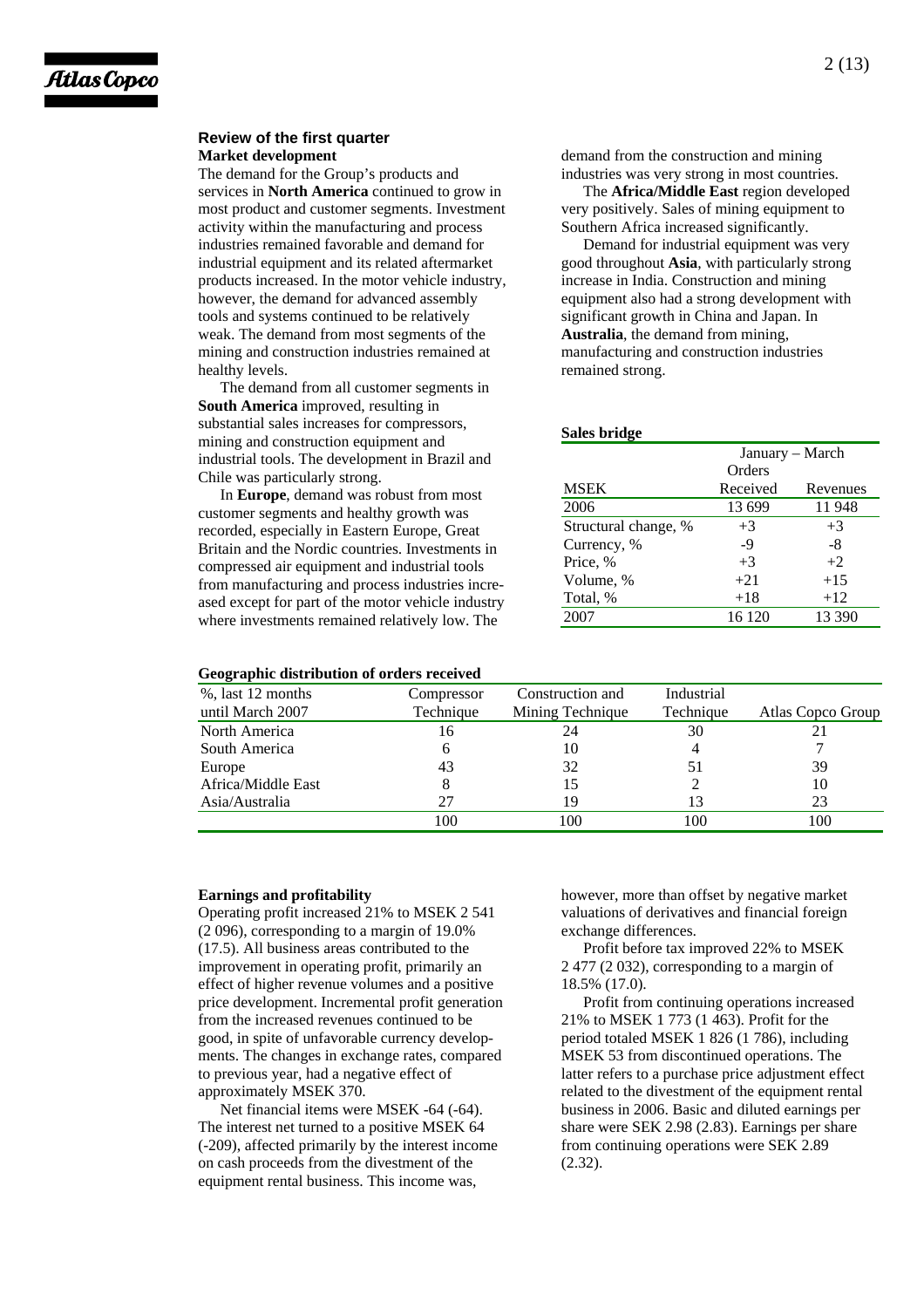# Atlas Copco

The return on capital employed, including discontinued operations, during the last 12 months, was 34% (30) and the return on equity was 51% (29). The Group currently uses a weighted average cost of capital (WACC) of 8.5%, pre-tax equivalent approximately 11.8%, as an investment and overall performance benchmark.

## **Cash flow and investments, continuing operations**

Net cash from operating activities reached MSEK 1 512 (1 387). Receivables and inventory increased as a consequence of the strong sales growth and total working capital increased by MSEK 506 (529).

Cash flows from investing activities, excluding acquisitions and divestments of businesses, were MSEK -667 (-676). Operating cash flow equaled MSEK 845 (711).

## **Net cash/debt position**

The Group's net cash position amounted to MSEK 12 519 (net debt 6 562), of which MSEK -1 708 (-1 813) was attributable to postemployment benefits. The debt/equity ratio, defined as net cash/debt position divided by shareholders' equity, was -35% (24). See also "Share split and mandatory redemption" of shares below.

## **Asbestos cases in the United States**

As of March 31, 2007, Atlas Copco had 122 (101) asbestos cases filed with a total of 1 324 (13 493) individual claimants. The large reduction in the number of claimants primarily reflects increased requirements regarding proven medical impairment. It is important to note that none of these cases identifies a specific Atlas Copco product. In each case there are several defendants, on average 111 (171) companies per case.

The Group dedicates substantial time and professional resources to monitor and follow each of these cases. Based on a continuous assessment of the actual exposure, the Group has not recorded any provisions related to these pending cases.

## **Employees**

On March 31, 2007, the number of employees was 26 960 (23 583). For comparable units, the number of employees increased by 2 537 from March 31, 2006.

## **Distribution of shares**

Share capital equaled MSEK 786 (786) at the end of the period, distributed as follows:

| Class of share                | <b>Shares</b> |
|-------------------------------|---------------|
| A shares                      | 419 697 048   |
| <b>B</b> shares               | 209 109 504   |
| Total                         | 628 806 552   |
| - of which B-shares           |               |
| held by Atlas Copco           | -18 414 200   |
| Total shares outstanding, net |               |
| of shares held by Atlas Copco | 610 392 352   |

## **Share split and mandatory redemption of shares**

The financial position of the Group is very strong due to a number of years with improved profitability and the recent disposal of the equipment rental business.

In order to adjust the Group's balance sheet to a more efficient structure, while preserving adequate financial flexibility for further growth, the Board of Directors proposes to the Annual General Meeting a share redemption procedure, whereby every share is split into 2 ordinary shares and 1 redemption share. The redemption share is then automatically redeemed at SEK 40 per share. This corresponds to a total of MSEK 24 416. Combined with the proposed dividend, SEK 4.75 per share, shareholders will receive MSEK 27 315.

The split and redemption are subject to approval at the Annual General Meeting 2007.

The payment of the redemption shares would, if approved, be made around June 20, 2007.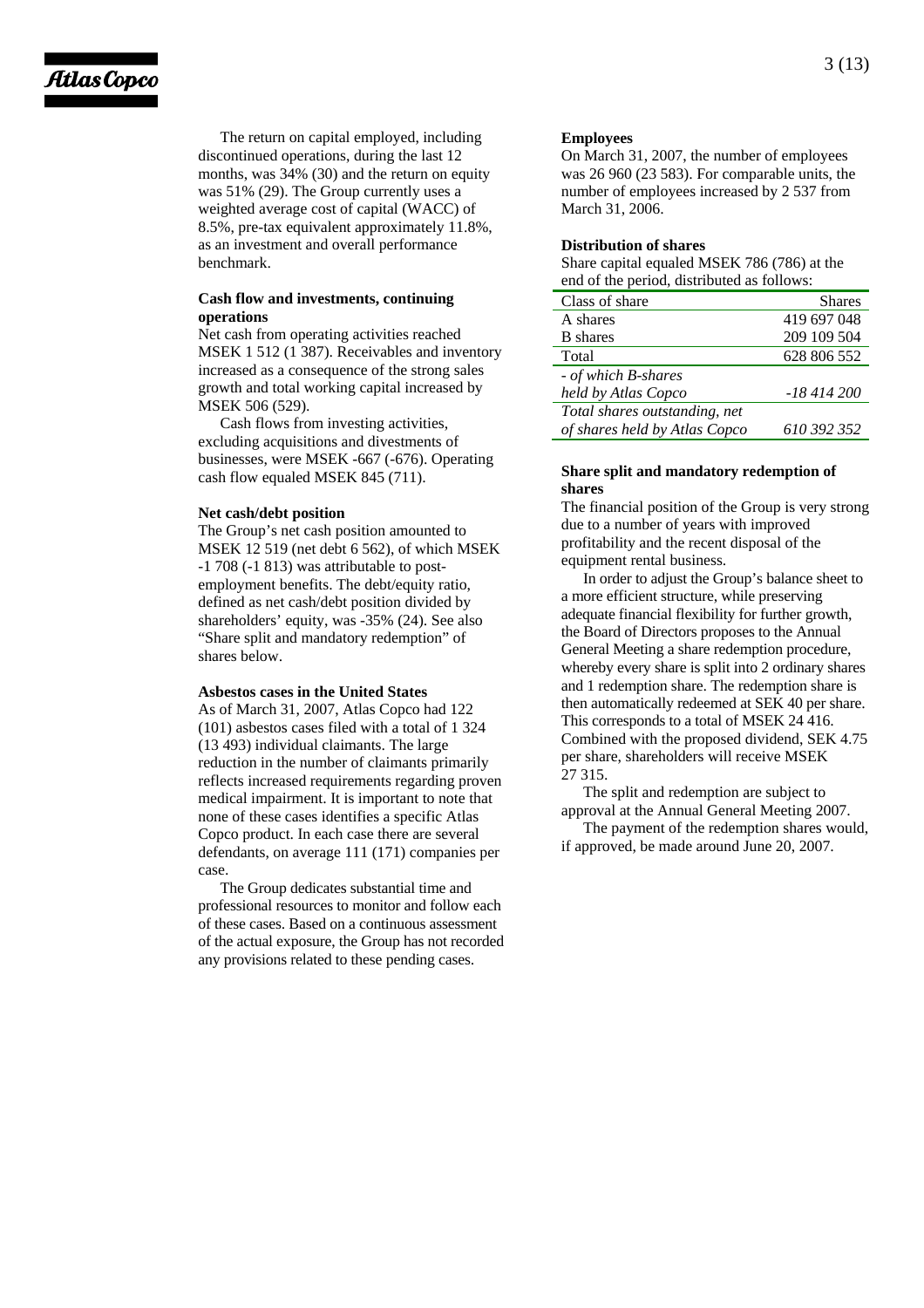

## **Compressor Technique**

The Compressor Technique business area consists of six divisions in the following product areas: industrial compressors, compressed air treatment products, portable compressors and generators, gas and process compressors, as well as specialty rental.

|                                 | January – March |         | Change |
|---------------------------------|-----------------|---------|--------|
| MSEK                            | 2007            | 2006*   | %      |
| Orders received                 | 8 3 2 5         | 7 0 9 1 | $+17$  |
| Revenues                        | 6794            | 5789    | $+17$  |
| Operating profit                | 1440            | 1 1 9 5 | $+21$  |
| $-$ as a percentage of revenues | 21.2            | 20.6    |        |
| Return on capital employed, %   | 69              | 71      |        |

\* Restated to include Prime Energy and Prime Mexico, previously part of the Rental Service Business Area.

- Strong growth continued, supported by improved market presence and penetration.
- Operating profit margin at 21.2%, in spite of negative currency effect.
- Acquisition of Greenfield strengthens presence in growing CNG market segment.

| Sales bridge         |                 |          |  |
|----------------------|-----------------|----------|--|
|                      | January – March |          |  |
|                      | Orders          |          |  |
| <b>MSEK</b>          | Received        | Revenues |  |
| 2006                 | 7 091           | 5789     |  |
| Structural change, % | $+5$            | $+5$     |  |
| Currency, %          | $-7$            | $-7$     |  |
| Price, %             | $+2$            | $+2$     |  |
| Volume, %            | $+17$           | $+17$    |  |
| Total, %             | $+17$           | $+17$    |  |
| 2007                 | 8 3 2 5         | 6 794    |  |

Order volumes for stationary industrial compressors continued to grow, supported by favorable demand and further strengthening of presence and penetration in new and existing market segments. The favorable investment climate from previous quarters remained within all major customer segments and contributed to the strong demand. Investments for general capacity increases and investments for energy savings were important drivers for equipment sales, which grew more than 20% organically. The aftermarket business for industrial compressors continued to grow at a steady high pace. Compressed air treatment products like medical air equipment, filters and dryers also recorded very high growth. Geographically, all regions, without exceptions, were strong. The growth rate was particularly good in Eastern Europe, North and South America and in India.

Orders for gas and process compressors continued to increase significantly in the quarter. Several large orders were won in Asia, South America and the Middle East for a variety of applications, e.g. air separation, liquid natural gas transport and power generation.

Sales of portable compressors, primarily serving construction-related customers, grew strongly in Europe, Asia and South America, while sales in North America and the Middle East were lower than last year's very high levels.

The specialty rental business, i.e. rental of portable air and power, developed positively in all markets.

New products and solutions are continuously introduced. A new series of water-injected screw compressors was launched in the quarter. The environmentally friendly "Class Zero" product offering (certified zero-level oil residual in the compressed air) enjoyed strong customer acceptance. Several product improvements were introduced for portable compressors, in line with the new engine emission regulations in Europe and North America.

As of January 1, Prime Energy and Prime Mexico that were previously part of the Rental Service Business Area are integrated into the newly created Specialty Rental Division.

Greenfield AG, Switzerland was acquired on March 15. The company is engaged in high pressure gas applications, mainly compressed natural gas (CNG) for vehicles. Greenfield has an annual turnover of approximately MSEK 270 (MEUR 30) and about 200 employees. The acquisition of the Industrial Division of

the ABAC Group S.p.A. was closed on April 2, under conditional approval from the anti-trust authorities. The business had a turnover of approximately BSEK 1.7 (MEUR 190) in 2006.

Operating profit increased 21% to MSEK 1 440 (1 195) corresponding to an operating margin of 21.2% (20.6). The margin benefited from the increases in revenue volumes and prices, but was negatively affected by changes in exchange rates. The latter had an effect of approximately one percentage point compared to previous year.

Return on capital employed (last 12 months) was 69% (71).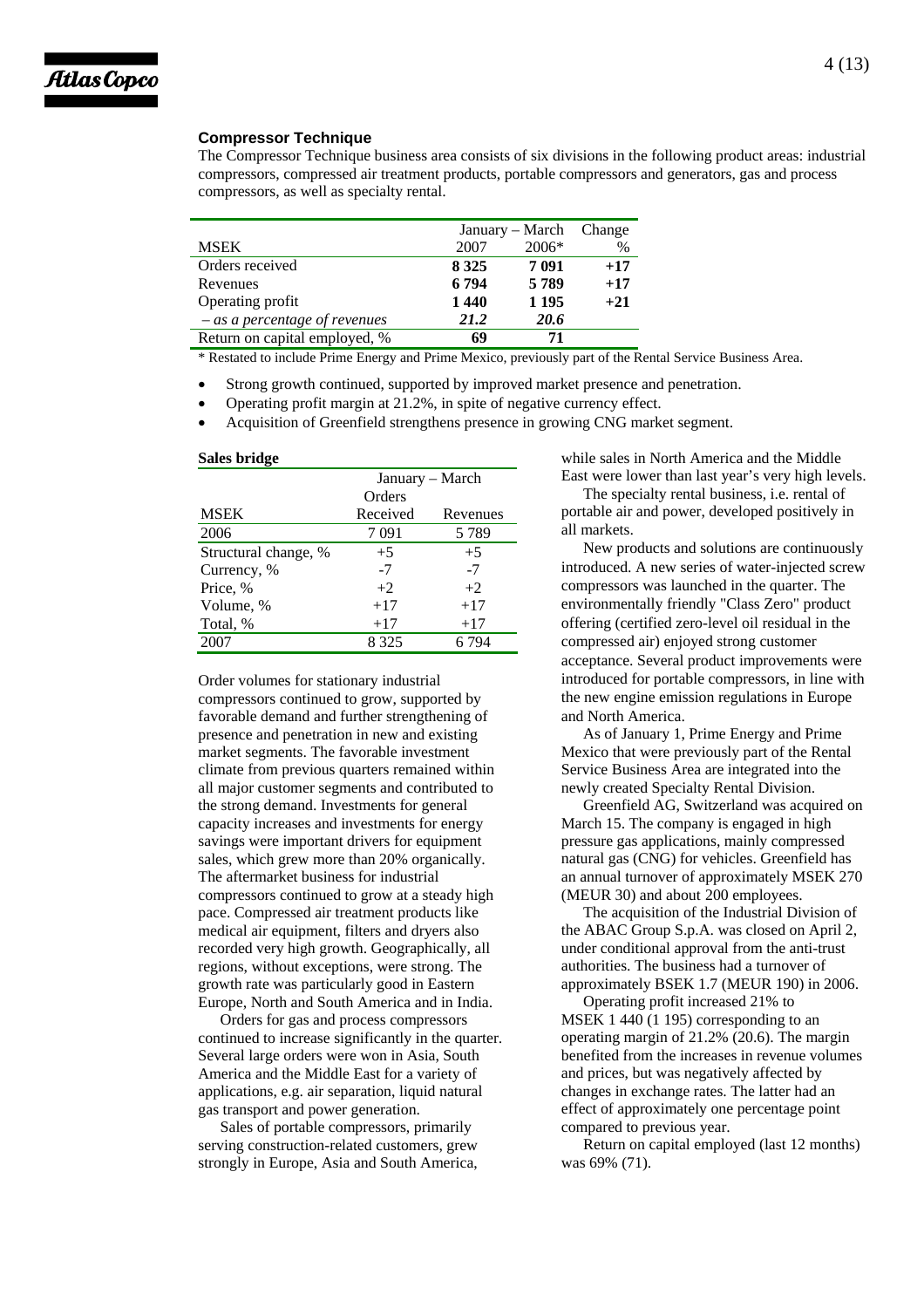

## **Construction and Mining Technique**

The Construction and Mining Technique business area consists of seven divisions in the following product areas: drilling rigs, rock drilling tools, exploration equipment, construction tools, and loading equipment.

|                                 | January – March |      | Change |
|---------------------------------|-----------------|------|--------|
| <b>MSEK</b>                     | 2007            | 2006 | $\%$   |
| Orders received                 | 6 0 8 1         | 4948 | $+23$  |
| Revenues                        | 5 0 9 3         | 4568 | $+11$  |
| Operating profit                | 912             | 703  | $+30$  |
| $-$ as a percentage of revenues | 17.9            | 15.4 |        |
| Return on capital employed, %   | 37              | 31   |        |

- 33% organic order growth, mining demand improved further.
- Record revenues, operating profit and margin.
- Acquisition of Dynapac, expanding presence in the road development market.

#### **Sales bridge**

|                      | January – March |          |  |
|----------------------|-----------------|----------|--|
|                      | Orders          |          |  |
| <b>MSEK</b>          | Received        | Revenues |  |
| 2006                 | 4948            | 4 5 6 8  |  |
| Structural change, % | $+1$            | $+1$     |  |
| Currency, %          | -11             | $-10$    |  |
| Price, %             | $+4$            | $+3$     |  |
| Volume, %            | $+29$           | $+17$    |  |
| Total, %             | $+23$           | $+11$    |  |
| 2007                 | 6081            | 5 0 9 3  |  |

The demand from the mining industry improved further as mining companies and mining contractors continued to invest in new equipment. Order intake for underground drilling and loading equipment increased significantly. Sales of large drill rigs for open pit mineral mines also increased, whereas sales of rotary drilling rigs to open pit coal mines decreased. Sales of exploration equipment continued to be very strong, reflecting a high activity level among customers and high prices of minerals. The demand for spare parts, consumables and service increased substantially, in line with the very high production levels in the mines. All geographic regions recorded growth for equipment and aftermarket to mining applications, with a particularly strong development in South America, Africa and Australia.

The demand from the construction industry continued to be favorable. Significant sales growth was achieved for light construction equipment, primarily hydraulic breakers and demolition equipment, and for drill rigs for

surface applications, such as quarries and road construction. Demand for underground drilling rigs for infrastructure projects, e.g. tunneling and hydropower, remained on a good level. Robust sales growth was recorded in most regions, with a strong growth in Europe. In the United States sales to construction applications remained on a high level.

Product development activities for new products and design improvements continued to be high. In the first quarter, a small face drilling rig for mining applications was introduced and a number of surface drilling rigs were upgraded with new cabins and more power.

In order to respond to the strong order growth, investments for further capacity expansion have been and are being implemented in the majority of the production facilities.

On February 5, an agreement was signed to acquire Dynapac, a leading supplier of compaction and paving equipment for the road construction market. The operations had revenues of approximately MSEK 4 600 (MEUR 505) and 2 100 employees in 2006. The total purchase price is approximately MSEK 6 300 (MEUR 700). The acquisition is expected to close in the second quarter.

Operating profit increased to a record MSEK 912 (703), corresponding to an operating margin of 17.9% (15.4). The operating profit benefited from increased revenue volumes and price increases. Changes in exchange rates affected the profit margin negatively with about one percentage point compared with previous year.

Return on capital employed (last 12 months) was 37% (31).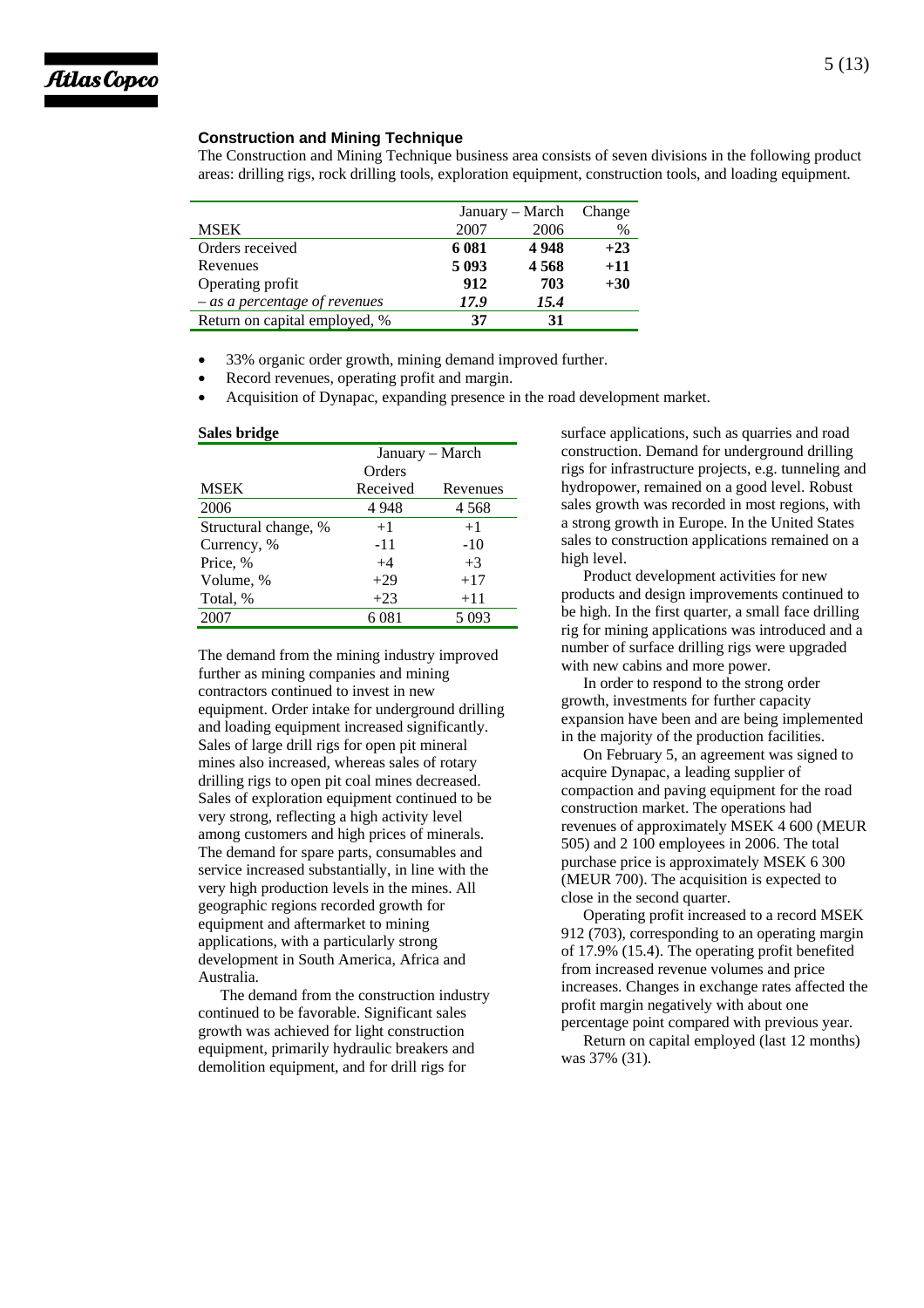

#### **Industrial Technique**

The Industrial Technique business area consists of five divisions in the following product areas: industrial power tools and assembly systems.

|                                 | January – March |         | Change |
|---------------------------------|-----------------|---------|--------|
| <b>MSEK</b>                     | 2007            | 2006    | $\%$   |
| Orders received                 | 1 7 7 4         | 1 7 3 4 | $+2$   |
| Revenues                        | 1591            | 1676    | $-5$   |
| Operating profit                | 378             | 351     | $+8$   |
| $-$ as a percentage of revenues | 23.8            | 20.9    |        |
| Return on capital employed, %   | 61              | 64      |        |

Resumed order growth, 7% organically.

- Strong growth within general industry.
- Record operating profit and margin.

#### **Sales bridge**

|                      | January – March |          |  |
|----------------------|-----------------|----------|--|
|                      | Orders          |          |  |
| <b>MSEK</b>          | Received        | Revenues |  |
| 2006                 | 1 7 3 4         | 1676     |  |
| Structural change, % | $+2$            | $+2$     |  |
| Currency, %          | $-7$            | -6       |  |
| Price, %             | $+1$            | $+1$     |  |
| Volume, %            | $+6$            | $-2$     |  |
| Total, %             | $+2$            | $-5$     |  |
| 2007                 | 1 774           | 1 591    |  |

Order intake for comparable units increased 7% in local currency, reflecting very strong growth in general industry. Demand from the motor vehicle industry in North America and Western Europe continued to be relatively weak.

Order intake for industrial tools to the general manufacturing industries, e.g. electrical appliances, aerospace, and ship yards, increased significantly, reflecting increased marketing and sales activities, a strong product offering and a generally healthy demand in all important markets. Asia, North America and Europe all recorded very strong growth.

The demand for advanced industrial tools and assembly systems from the motor vehicle industry continued to be relatively weak in North America and Western Europe, resulting in lower sales compared with previous year. In most other regions, however, the demand was favorable and order intake increased in Asia, Eastern Europe and South America.

The aftermarket business developed well in all markets and the designated service

operations, which are designed to improve the customers' processes, increased significantly in Europe.

The vehicle service business, providing large fleet operators and specialized repair shops with tools, recorded healthy growth for comparable units.

In March, the acquisition of Rodcraft Beteiligungsgesellschaft mbH, Germany, and all its subsidiaries was finalized. The acquired business supplies pneumatic tools and workshop equipment for vehicle service and had annual revenues of approximately MSEK 208 (MEUR 23) and 78 employees during 2006.

The business area continuously introduces new products with improved productivity. In the quarter a new pneumatic impact wrench was launched, which combines high power with low weight and compact design.

A new techno center was opened during the quarter in Nantes, France. The center is the headquarters of the CP Industrial and the CP Vehicle Service divisions and it will focus on marketing, research and development of new tools for the manufacturing and vehicle service industries.

Operating profit increased to MSEK 378 (351), corresponding to a record margin of 23.8% (20.9). The operating margin benefited from a favorable sales mix, price increases and improved cost efficiency.

Return on capital employed (last 12 months) was 61% (64).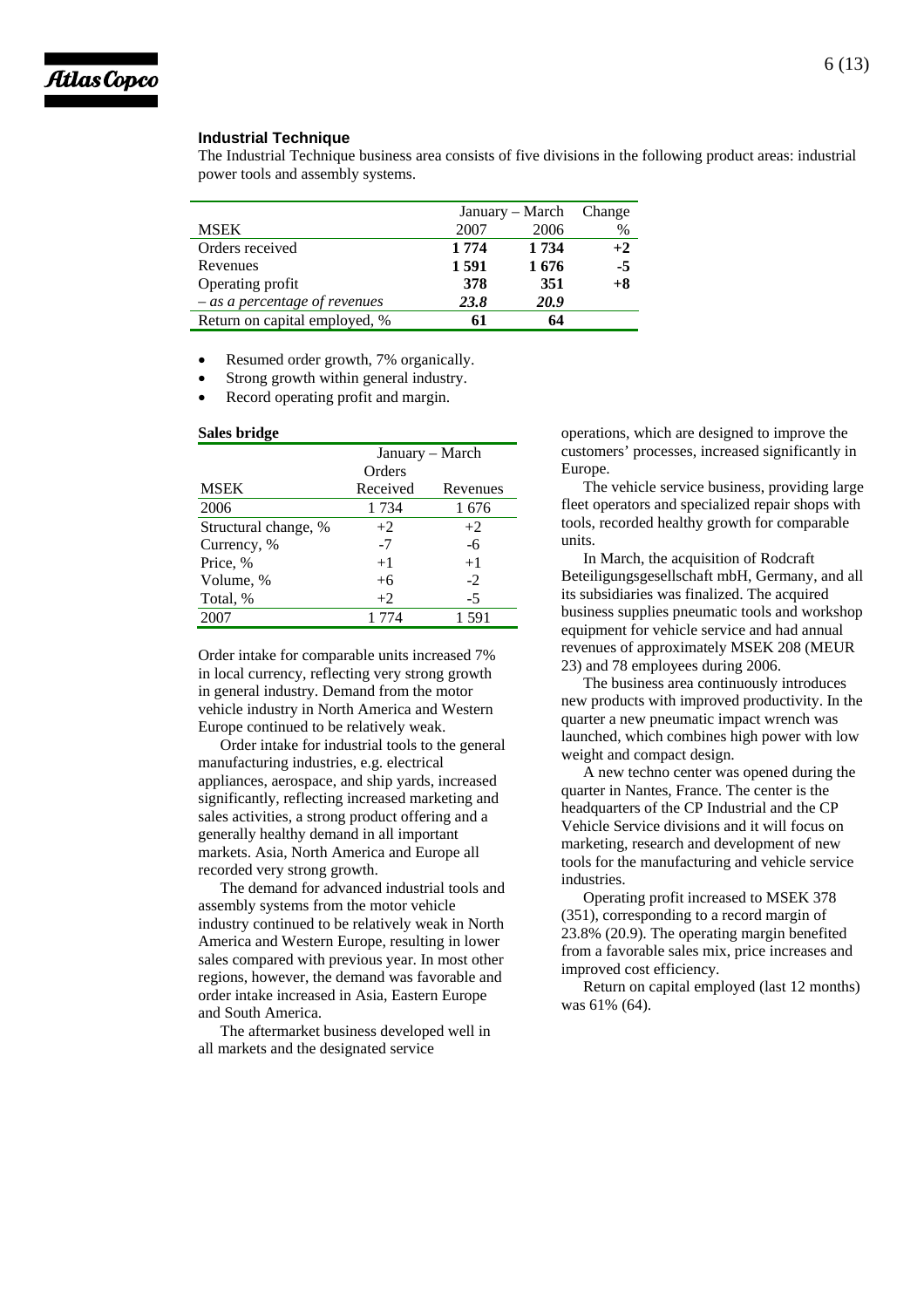## **Previous near-term demand outlook**

(Published February 1, 2007)

The demand for Atlas Copco's products and services, from most customer segments such as mining, construction, and the manufacturing and process industries, is expected to remain at the current high level.

## **Accounting principles**

The consolidated accounts of the Atlas Copco Group are prepared in accordance with IFRS as disclosed in the Annual Report 2006.

The interim report is prepared in accordance with IAS 34 Interim Financial Reporting and the Swedish Financial Accounting Standards Council's recommendation RR 31 Consolidated Interim Reporting.

The new or amended IFRS standards or IFRIC interpretations, effective since January 1, 2007, have had no material effect on the consolidated income statements or balance sheets.

Stockholm, April 26, 2007

Atlas Copco AB (publ)

Gunnar Brock President and Chief Executive Officer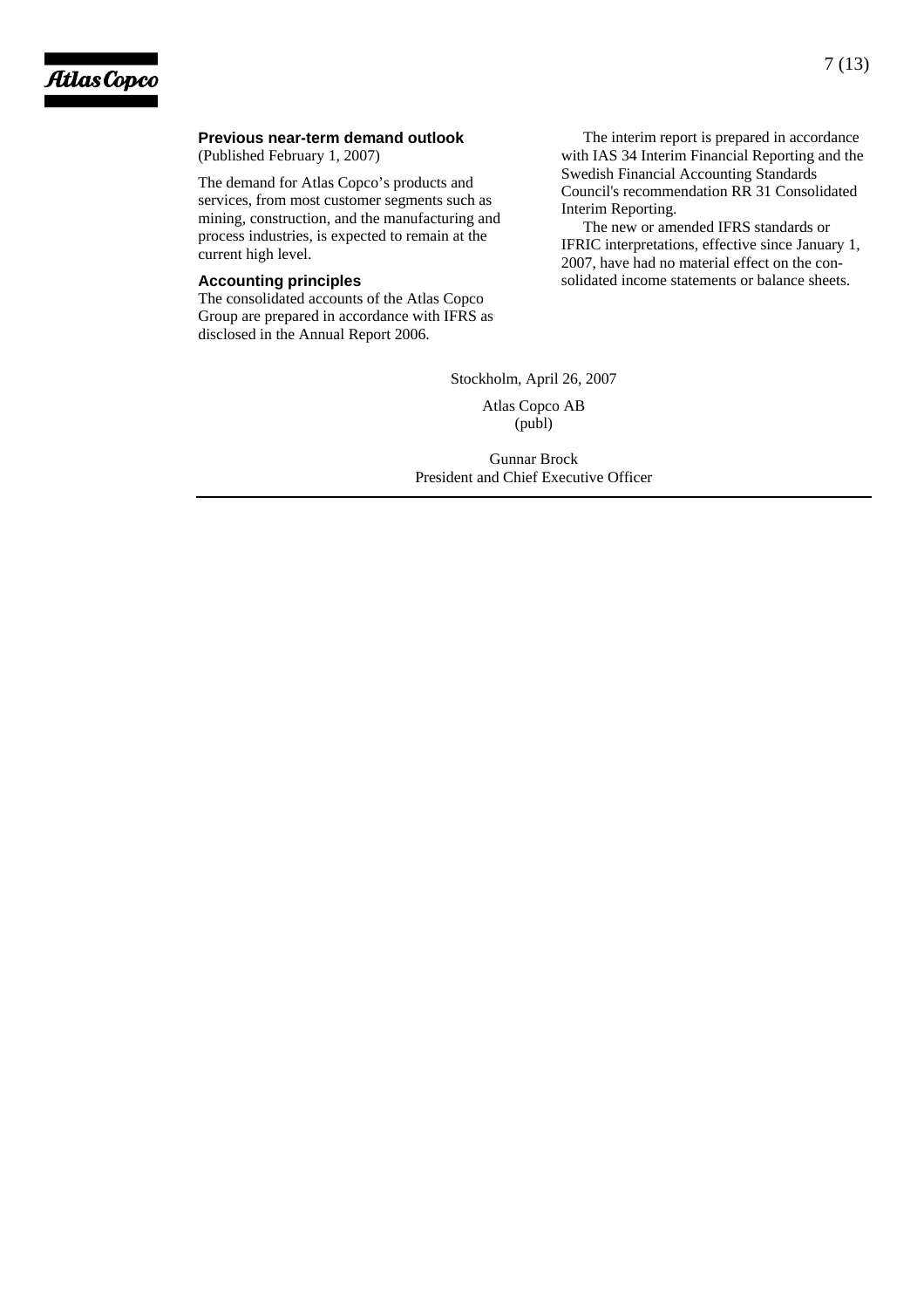

## **Consolidated Income Statement**

|                                                           | 3 months ended |         |          |          | 12 months ended |
|-----------------------------------------------------------|----------------|---------|----------|----------|-----------------|
|                                                           | Mar. 31        | Mar. 31 | Mar. 31  | Mar. 31  | Dec. 31         |
| <b>MSEK</b>                                               | 2007           | 2006    | 2007     | 2006     | 2006            |
| Revenues                                                  | 13 390         | 11948   | 51954    | 45 143   | 50 512          |
| Cost of sales                                             | $-8242$        | $-7409$ | $-32349$ | $-28379$ | $-31516$        |
| <b>Gross profit</b>                                       | 5 1 4 8        | 4539    | 19 605   | 16764    | 18 996          |
| Marketing expenses                                        | $-1481$        | $-1353$ | $-5688$  | $-5187$  | $-5560$         |
| Administrative expenses                                   | $-785$         | $-748$  | $-3007$  | $-2947$  | $-2970$         |
| Research and development costs                            | $-300$         | $-272$  | $-1139$  | $-1035$  | $-1111$         |
| Other operating income and expenses                       | $-41$          | $-70$   | $-123$   | 95       | $-152$          |
| <b>Operating profit</b>                                   | 2541           | 2096    | 9648     | 7690     | 9 2 0 3         |
| - as a percentage of revenues                             | 19.0           | 17.5    | 18.6     | 17.0     | 18.2            |
| Net financial items                                       | $-64$          | $-64$   | $-508$   | $-158$   | $-508$          |
| <b>Profit before tax</b>                                  | 2477           | 2032    | 9140     | 7532     | 8695            |
| - as a percentage of revenues                             | 18.5           | 17.0    | 17.6     | 16.7     | 17.2            |
| Income tax expense                                        | $-704$         | $-569$  | $-2570$  | $-2102$  | $-2435$         |
| <b>Profit from continuing operations</b>                  | 1773           | 1463    | 6570     | 5 4 3 0  | 6 2 6 0         |
| Profit from discontinued operations,                      |                |         |          |          |                 |
| net of tax                                                | 53             | 323     | 8 8 4 3  | 1739     | 9 1 1 3         |
| Profit for the period                                     | 1826           | 1786    | 15 4 13  | 7169     | 15 373          |
| - attributable to equity holders of the parent            | 1820           | 1780    | 15 389   | 7 1 4 6  | 15 349          |
| - attributable to minority interest                       | 6              | 6       | 24       | 23       | 24              |
| Basic earnings per share, SEK                             | 2.98           | 2.83    | 24.72    | 11.36    | 24.48           |
| - of which continuing operations                          | 2.89           | 2.32    | 10.52    | 8.60     | 9.95            |
| Diluted earnings per share, SEK                           | 2.98           | 2.83    | 24.69    | 11.34    | 24.46           |
| Basic weighted average number                             |                |         |          |          |                 |
| of shares outstanding, millions                           | 610.4          | 628.8   | 622.4    | 628.8    | 627.1           |
| Diluted weighted average number                           |                |         |          |          |                 |
| of shares outstanding, millions                           | 611.1          | 629.8   | 623.2    | 629.8    | 628.0           |
| Key ratios, including discontinued operations             |                |         |          |          |                 |
| Equity per share, period end, SEK                         |                |         | 58       | 44       | 54              |
| Return on capital employed before tax, 12 month values, % |                |         | 34       | 30       | 35              |
| Return on equity after tax, 12 month values, %            |                |         | 51       | 29       | 55              |
| Debt/equity ratio, period end, %                          |                |         | $-35$    | 24       | $-38$           |
| Equity/assets ratio, period end, %                        |                |         | 65       | 48       | 59              |
| Number of employees in continuing operations, period end  |                |         | 26 960   | 23 5 83  | 25 900          |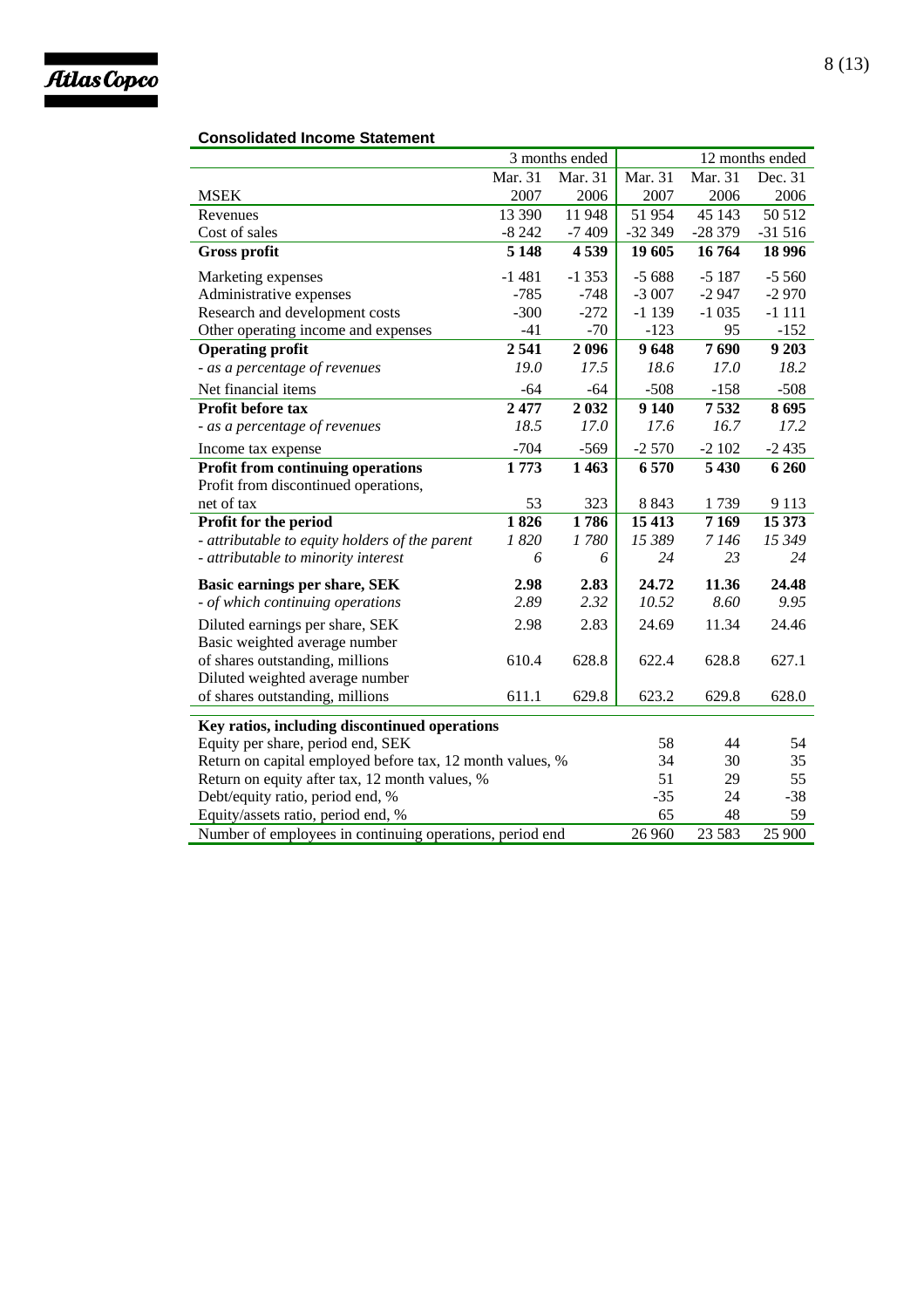

## **Consolidated Balance Sheet**

|                                                     |               |               | Including     |
|-----------------------------------------------------|---------------|---------------|---------------|
|                                                     |               |               | discontinued  |
|                                                     |               |               | operations    |
| <b>MSEK</b>                                         | Mar. 31, 2007 | Dec. 31, 2006 | Mar. 31, 2006 |
| Intangible assets                                   | 4 7 2 2       | 4 2 9 9       | 3 5 6 2       |
| Rental equipment                                    | 2010          | 1979          | 1991          |
| Other property, plant and equipment                 | 4 0 0 0       | 3 7 7 7       | 3571          |
| Financial assets and other receivables              | 3 0 0 0       | 2542          | 990           |
| Deferred tax assets                                 | 554           | 619           | 708           |
| <b>Total non-current assets</b>                     | 14 28 6       | 13 216        | 10822         |
| Inventories                                         | 9783          | 8487          | 7913          |
| Trade and other receivables                         | 13 523        | 12 401        | 12 178        |
| Other financial assets                              | 944           | 1016          | 577           |
| Cash and cash equivalents                           | 16 139        | 20 135        | 3858          |
| Assets classified as held for sale                  |               |               | 21 9 37       |
| <b>Total current assets</b>                         | 40 389        | 42 039        | 46 463        |
| <b>TOTAL ASSETS</b>                                 | 54 675        | 55 255        | 57 285        |
|                                                     |               |               |               |
| Equity attributable to equity holders of the parent | 35 629        | 32 616        | 27 258        |
| Minority interest                                   | 101           | 92            | 97            |
| <b>TOTAL EQUITY</b>                                 | 35 730        | 32708         | 27 355        |
| <b>Borrowings</b>                                   | 1 1 8 4       | 1 1 6 3       | 6834          |
| Post-employment benefits                            | 1708          | 1 647         | 1813          |
| Other liabilities and provisions                    | 572           | 592           | 650           |
| Deferred tax liabilities                            | 421           | 648           | 1 0 7 9       |
| <b>Total non-current liabilities</b>                | 3885          | 4 0 5 0       | 10 376        |
| <b>Borrowings</b>                                   | 1672          | 5977          | 1 502         |
| Trade payables and other liabilities                | 12 652        | 11 804        | 11 031        |
| Provisions                                          | 736           | 716           | 632           |
| Liabilities associated with assets                  |               |               |               |
| classified as held for sale                         |               |               | 6389          |
| <b>Total current liabilities</b>                    | 15 060        | 18 497        | 19 554        |
| <b>TOTAL EQUITY AND LIABILITIES</b>                 | 54 675        | 55 255        | 57 285        |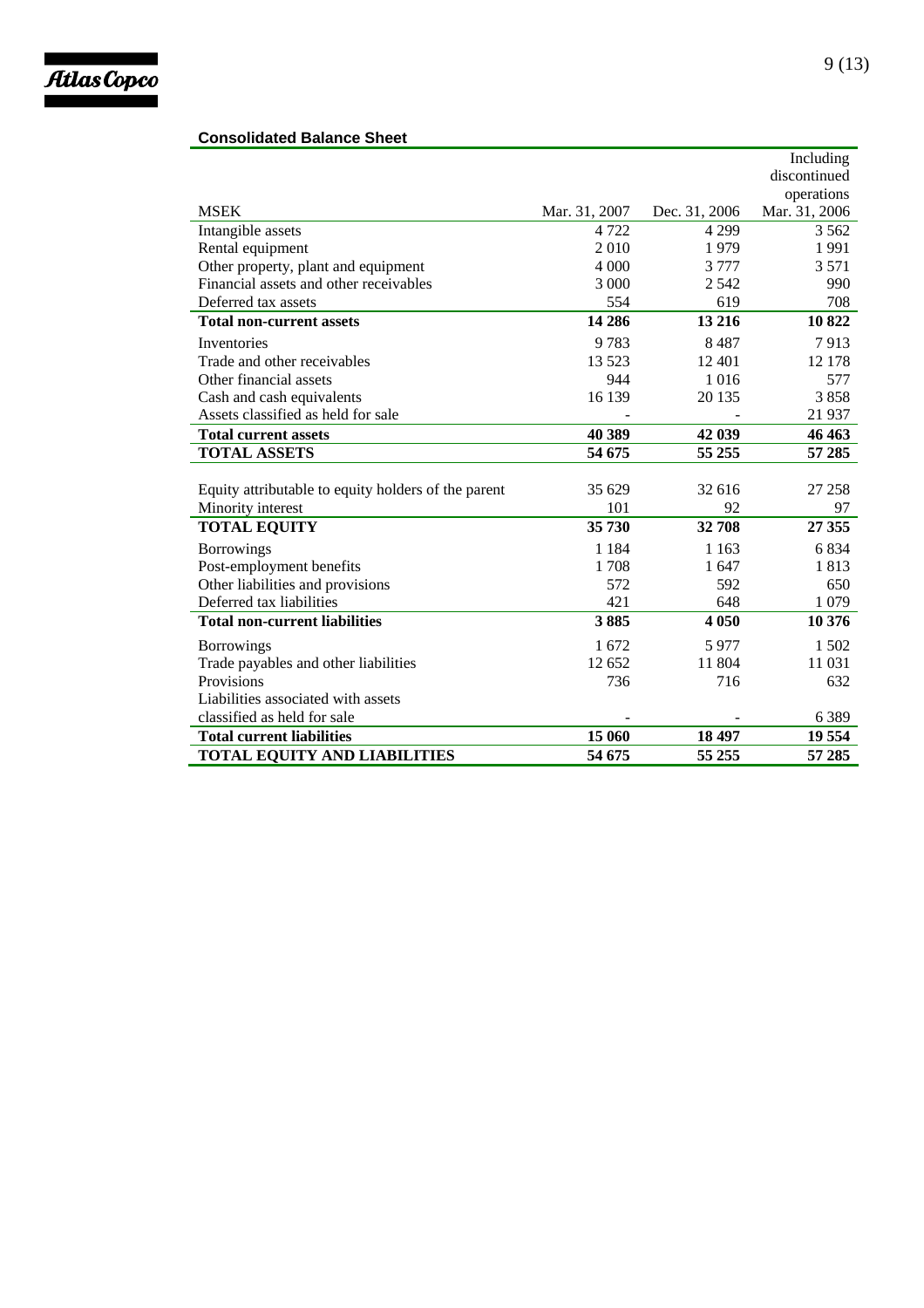

## **Consolidated Statement of Changes in Equity**

|                                                      | Equity attributable to |          |         |
|------------------------------------------------------|------------------------|----------|---------|
|                                                      | equity holders         | minority | Total   |
| <b>MSEK</b>                                          | of the parent          | interest | equity  |
| Opening balance, January 1, 2006                     | 25 7 16                | 92       | 25 808  |
| <b>Translation differences</b>                       | $-1727$                | $-12$    | $-1739$ |
| Realized on divestment of subsidiaries               | $-199$                 |          | $-199$  |
| Hedge of net investments in foreign subsidiaries     | $-3$                   |          | $-3$    |
| Tax on items transferred to/from equity              |                        |          |         |
| Net income and expense recognized directly in equity | $-1928$                | $-12$    | $-1940$ |
| Profit for the period                                | 15 3 49                | 24       | 15 373  |
| Total recognized income and expense for the period,  |                        |          |         |
| excl. shareholders' transactions                     | 13421                  | 12       | 13 4 33 |
| Dividends                                            | $-2672$                | $-4$     | $-2676$ |
| Repurchase of own shares                             | $-3776$                |          | $-3776$ |
| Share-based payments, equity settled                 | $-73$                  |          | $-73$   |
| Acquisition of minority shares in subsidiaries       |                        | -8       | -8      |
| Closing balance, December 31, 2006                   | 32 616                 | 92       | 32 708  |

|                                                      | Equity attributable to |          |         |
|------------------------------------------------------|------------------------|----------|---------|
|                                                      | equity holders         | minority | Total   |
| <b>MSEK</b>                                          | of the parent          | interest | equity  |
| Opening balance, January 1, 2007                     | 32 616                 | 92       | 32 708  |
| <b>Translation differences</b>                       | 1 0 8 1                | 3        | 1 0 8 4 |
| Hedge of net investments in foreign subsidiaries     | $-226$                 |          | $-226$  |
| Tax on items transferred to/from equity              | 164                    |          | 164     |
| Change in fair value reserve                         | 182                    |          | 182     |
| Net income and expense recognized directly in equity | 1 201                  | 3        | 1 204   |
| Profit for the period                                | 1820                   | 6        | 1826    |
| Total recognized income and expense for the period,  |                        |          |         |
| excl. shareholders' transactions                     | 3 0 21                 | 9        | 3 0 3 0 |
| Share-based payments, equity settled                 | -8                     |          | -8      |
| Closing balance, March 31, 2007                      | 35 629                 | 101      | 35 730  |

|                                                      | Equity attributable to |          |        |
|------------------------------------------------------|------------------------|----------|--------|
|                                                      | equity holders         | minority | Total  |
| <b>MSEK</b>                                          | of the parent          | interest | equity |
| <b>Opening balance, January 1, 2006</b>              | 25 7 16                | 92       | 25 808 |
| <b>Translation differences</b>                       | $-211$                 | -1       | $-212$ |
| Net income and expense recognized directly in equity | $-211$                 | -1       | $-212$ |
| Profit for the period                                | 1780                   | 6        | 1786   |
| Total recognized income and expense for the period,  |                        |          |        |
| excl. shareholders' transactions                     | 1 5 6 9                |          | 1574   |
| Share-based payments, equity settled                 | -27                    |          | $-27$  |
| Closing balance, March 31, 2006                      | 27 258                 | 97       | 27 355 |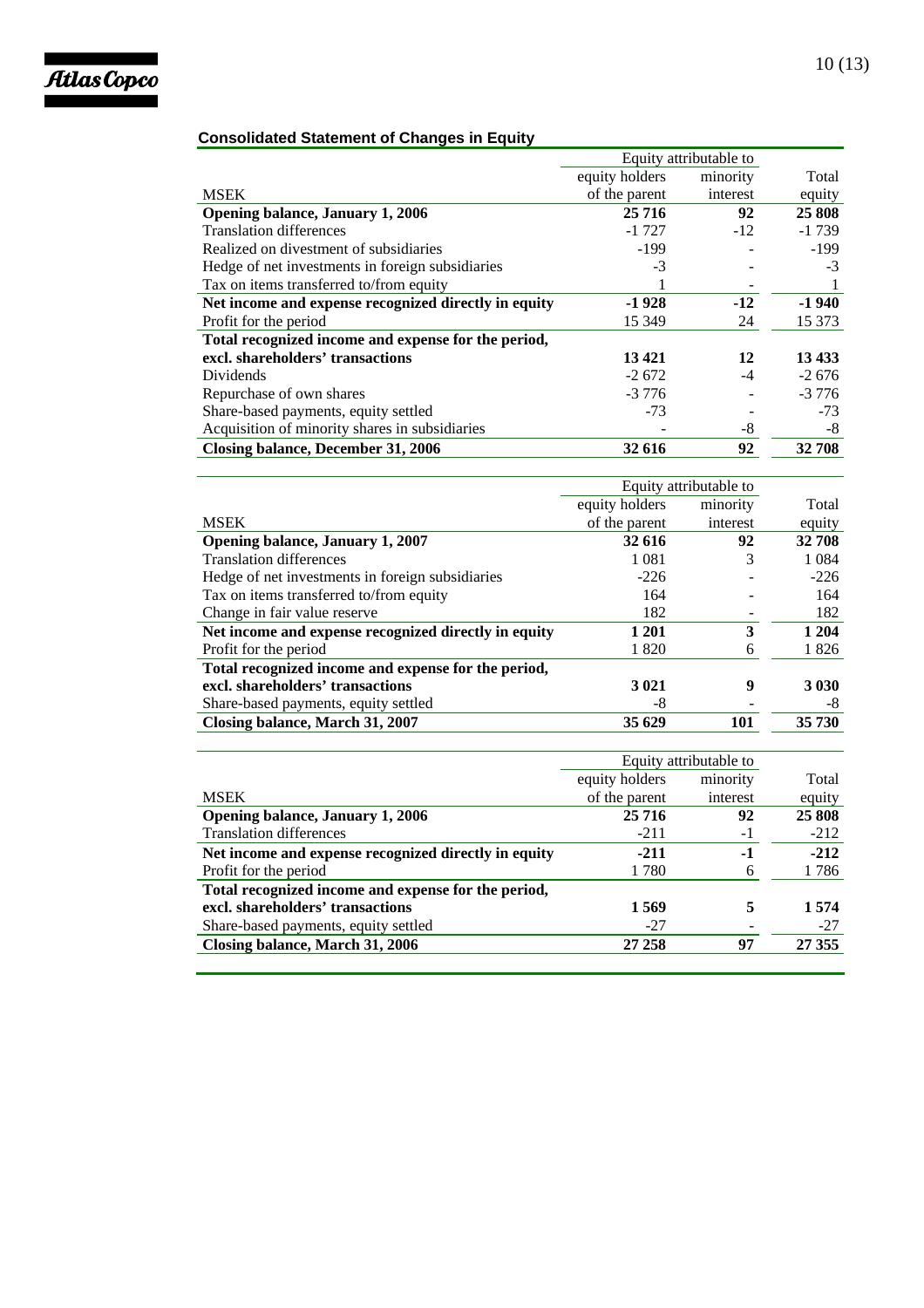

|                                                    | January - March |         |  |
|----------------------------------------------------|-----------------|---------|--|
| <b>MSEK</b>                                        | 2007            | 2006    |  |
| <b>Cash flows from operating activities</b>        |                 |         |  |
| Operating profit                                   | 2 5 4 1         | 2 7 7 1 |  |
| Depreciation, amortization and impairment          | 414             | 924     |  |
| Capital gain/loss and other non-cash items         | 29              | $-174$  |  |
| Operating cash surplus                             | 2984            | 3 5 2 1 |  |
| Net financial items received/paid                  | $-274$          | $-182$  |  |
| Taxes paid                                         | $-692$          | $-646$  |  |
| Change in working capital                          | $-506$          | $-578$  |  |
| Net cash from operating activities                 | 1512            | 2 1 1 5 |  |
| <b>Cash flows from investing activities</b>        |                 |         |  |
| Investments in rental equipment                    | $-245$          | $-1655$ |  |
| Investments in other property, plant and equipment | $-283$          | $-281$  |  |
| Sale of rental equipment                           | 163             | 624     |  |
| Sale of other property, plant and equipment        | 9               | 56      |  |
| Investments in intangible assets                   | $-132$          | $-117$  |  |
| Sale of intangible assets                          | $-1$            |         |  |
| Acquisition of subsidiaries                        | $-219$          | $-269$  |  |
| Divestment of subsidiaries                         | $-759$          |         |  |
| Other investments, net                             | $-178$          | $-206$  |  |
| Net cash from investing activities                 | $-1645$         | $-1847$ |  |
| <b>Cash flows from financing activities</b>        |                 |         |  |
| Change in interest-bearing liabilities             | $-4348$         | -94     |  |
| Net cash from financing activities                 | -4 348          | $-94$   |  |
|                                                    |                 |         |  |
| Net cash flow for the period                       | $-4481$         | 174     |  |
| Cash and cash equivalents, beginning of the period | 20 135          | 3727    |  |
| Exchange differences in cash and cash equivalents  | 485             | $-16$   |  |
| Cash and cash equivalents, end of the period       | 16 139          | 3885    |  |

## **Consolidated Statement of Cash Flows, including discontinued operations**

## **Summary of Cash Flows from Continuing and Discontinued Operations**

|                                                    | January - March 2007 |                          |          | January – March 2006 |            |         |
|----------------------------------------------------|----------------------|--------------------------|----------|----------------------|------------|---------|
|                                                    | Continuing           | Discont.                 |          | Continuing           | Discont.   |         |
| <b>MSEK</b>                                        | operations           | operations               | Total    | operations           | operations | Total   |
| Net cash from                                      |                      |                          |          |                      |            |         |
| — operating activities                             | 1512                 |                          | 1512     | 1 3 8 7              | 728        | 2 1 1 5 |
| — investing activities                             | $-886$               | $-759*$                  | $-1.645$ | $-944$               | $-903$     | $-1847$ |
| — financing activities                             | $-4.348$             | $\overline{\phantom{a}}$ | $-4348$  | $-218$               | 124        | -94     |
| Net cash flow for the period                       | $-3722$              | -759                     | $-4481$  | 225                  | $-51$      | 174     |
| Cash and cash equivalents, beginning of the period |                      | 20 135                   |          |                      | 3727       |         |
| Exchange differences in cash and cash equivalents  |                      | 485                      |          |                      | $-16$      |         |
| Cash and cash equivalents,                         |                      |                          |          |                      |            |         |
| end of the period                                  |                      |                          | 16 139   |                      |            | 3885    |
|                                                    |                      |                          |          |                      |            |         |
| Depreciation, amortization and impairment          |                      |                          |          |                      |            |         |
| Rental equipment                                   | 156                  |                          | 156      | 156                  | 464        | 620     |
| Other property,                                    |                      |                          |          |                      |            |         |
| plant and equipment                                | 160                  |                          | 160      | 150                  | 71         | 221     |
| Intangible assets                                  | 98                   |                          | 98       | 83                   |            | 83      |

\* Includes taxes paid, purchase price adjustment and costs related to the divestment of the equipment rental business.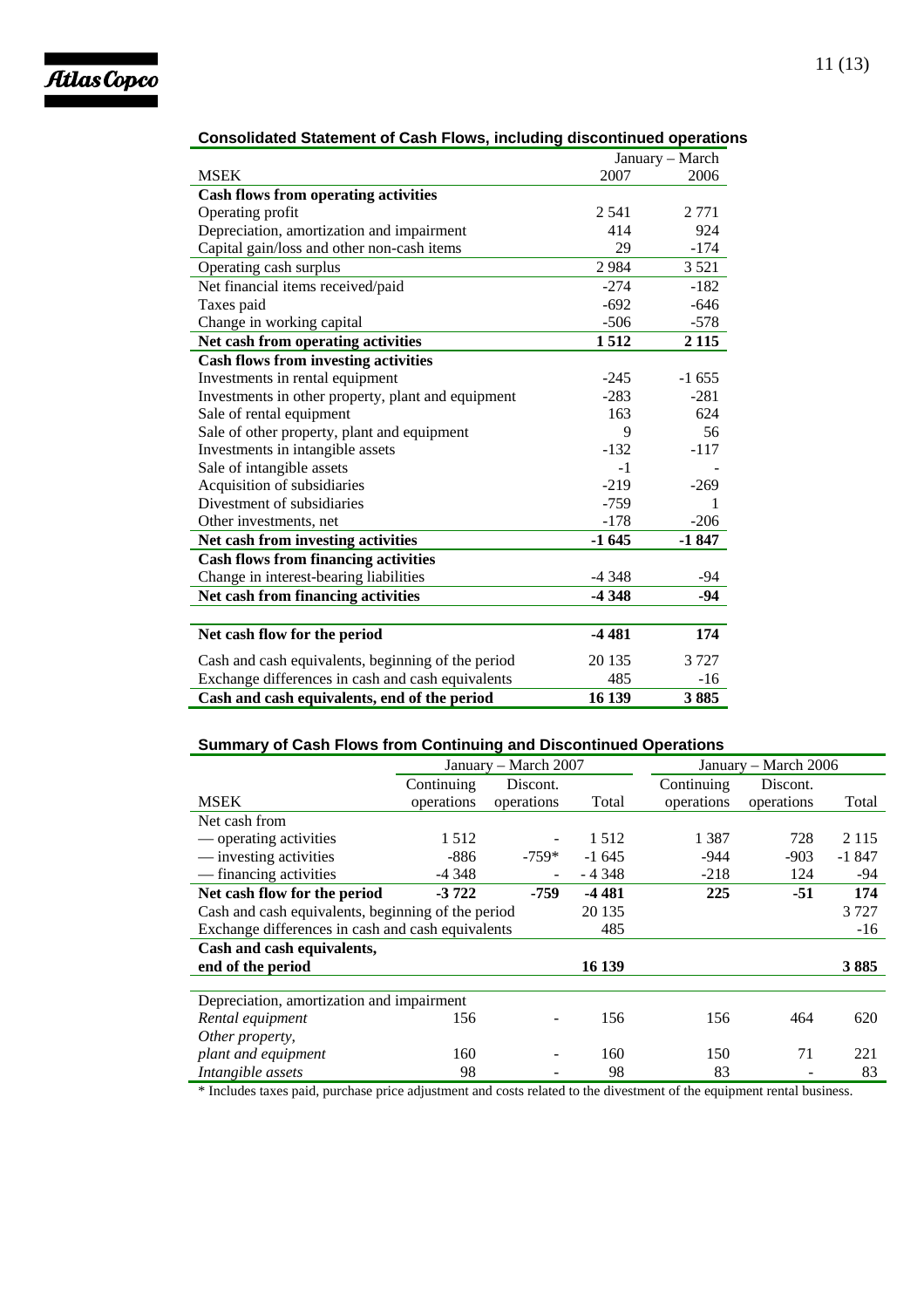

## **Revenues by Business Area**

|                                   |         |         |         | 2006    | 2007    |
|-----------------------------------|---------|---------|---------|---------|---------|
| MSEK (by quarter)                 |         |         |         | 4       |         |
| Compressor Technique*             | 5 7 8 9 | 6 2 1 5 | 6.540   | 6944    | 6 7 9 4 |
| Construction and Mining Technique | 4 5 6 8 | 4 7 1 9 | 4 5 6 7 | 5 0 6 0 | 5 0 9 3 |
| <b>Industrial Technique</b>       | 1676    | 1629    | 1493    | 1 642   | 1591    |
| Eliminations                      | -85     | -119    | $-62$   | -64     | -88     |
| <b>Atlas Copco Group</b>          | 11 948  | 12 444  | 12 538  | 13582   | 13 390  |

\* Restated to include Prime Energy and Prime Mexico, previously part of the Rental Service Business Area.

## **Operating profit by Business Area**

|                                   |         |         |         | 2006    | 2007   |
|-----------------------------------|---------|---------|---------|---------|--------|
| MSEK (by quarter)                 |         | 2       | 3       | 4       |        |
| Compressor Technique*             | 1 1 9 5 | 1 2 7 5 | 1442    | 1411    | 1440   |
| - as a percentage of revenues     | 20.6    | 20.5    | 22.0    | 20.3    | 21.2   |
| Construction and Mining Technique | 703     | 721     | 748     | 838     | 912    |
| - as a percentage of revenues     | 15.4    | 15.3    | 16.4    | 16.6    | 17.9   |
| Industrial Technique              | 351     | 336     | 311     | 348     | 378    |
| - as a percentage of revenues     | 20.9    | 20.6    | 20.8    | 21.2    | 23.8   |
| Common Group Functions/           |         |         |         |         |        |
| Eliminations                      | $-153$  | 5       | $-195$  | $-133$  | $-189$ |
| <b>Operating profit</b>           | 2096    | 2 3 3 7 | 2 3 0 6 | 2464    | 2541   |
| - as a percentage of revenues     | 17.5    | 18.8    | 18.4    | 18.1    | 19.0   |
| Net financial items               | -64     | $-137$  | $-225$  | -82     | -64    |
| <b>Profit before tax</b>          | 2 0 3 2 | 2 200   | 2 0 8 1 | 2 3 8 2 | 2477   |
| - as a percentage of revenues     | 17.0    | 17.7    | 16.6    | 17.5    | 18.5   |

\* Restated to include Prime Energy and Prime Mexico, previously part of the Rental Service Business Area.

## **Acquisitions and Divestments 2006 – 2007**

|              |                                 |                       |                             | Sales*      | Number of  |
|--------------|---------------------------------|-----------------------|-----------------------------|-------------|------------|
| Date         | Acquisitions                    | Divestments           | Business area               | <b>MSEK</b> | employees* |
| 2007 Mar. 15 | Greenfield                      |                       | Compressor Technique        | 270         | 200        |
| 2007 Mar. 1  | Rodcraft                        |                       | <b>Industrial Technique</b> | 208         | 78         |
| 2006 Nov. 28 |                                 | <b>Rental Service</b> | <b>Rental Service</b>       | 11958       | 5 1 0 0    |
|              |                                 | Corporation           |                             |             |            |
| 2006 Oct. 31 | Technisches Büro<br><b>Böhm</b> |                       | Industrial Technique        | 54          | 30         |
| 2006 Oct. 2  | <b>Bolaite</b>                  |                       | Compressor Technique        | 137         | 309        |
| 2006 Aug. 28 | Microtec Systems                |                       | Industrial Technique        | 18          | 18         |
| 2006 Aug. 25 | <b>BeaconMedaes</b>             |                       | Compressor Technique        | 720         | 386        |
| 2006 July 13 | <b>BEMT</b> Tryckluft           |                       | Compressor Technique        | 50          | 40         |
| 2006 May 8   | Thiessen Team                   |                       | Construction & Mining       | 160         | 142        |
| 2006 Feb. 24 | Fuji Air Tools                  |                       | <b>Industrial Technique</b> | 190         | 120        |
| 2006 Jan. 3  | Consolidated                    |                       | Construction & Mining       | 160         | 50         |
|              | Rock Machinery                  |                       |                             |             |            |
| 2006 Jan. 2  | <b>BLM</b>                      |                       | Industrial Technique        | 59          | 44         |

\* Annual revenues and number of employees at time of acquisition/divestment. Due to the relatively small size of the acquisitions, full disclosure as per IFRS 3 is not given in this interim report. The annual report for 2007 will, however, include all stipulated disclosures for acquisitions made during 2007. See the annual report for 2006 for disclosure of acquisitions and divestments made in 2006.